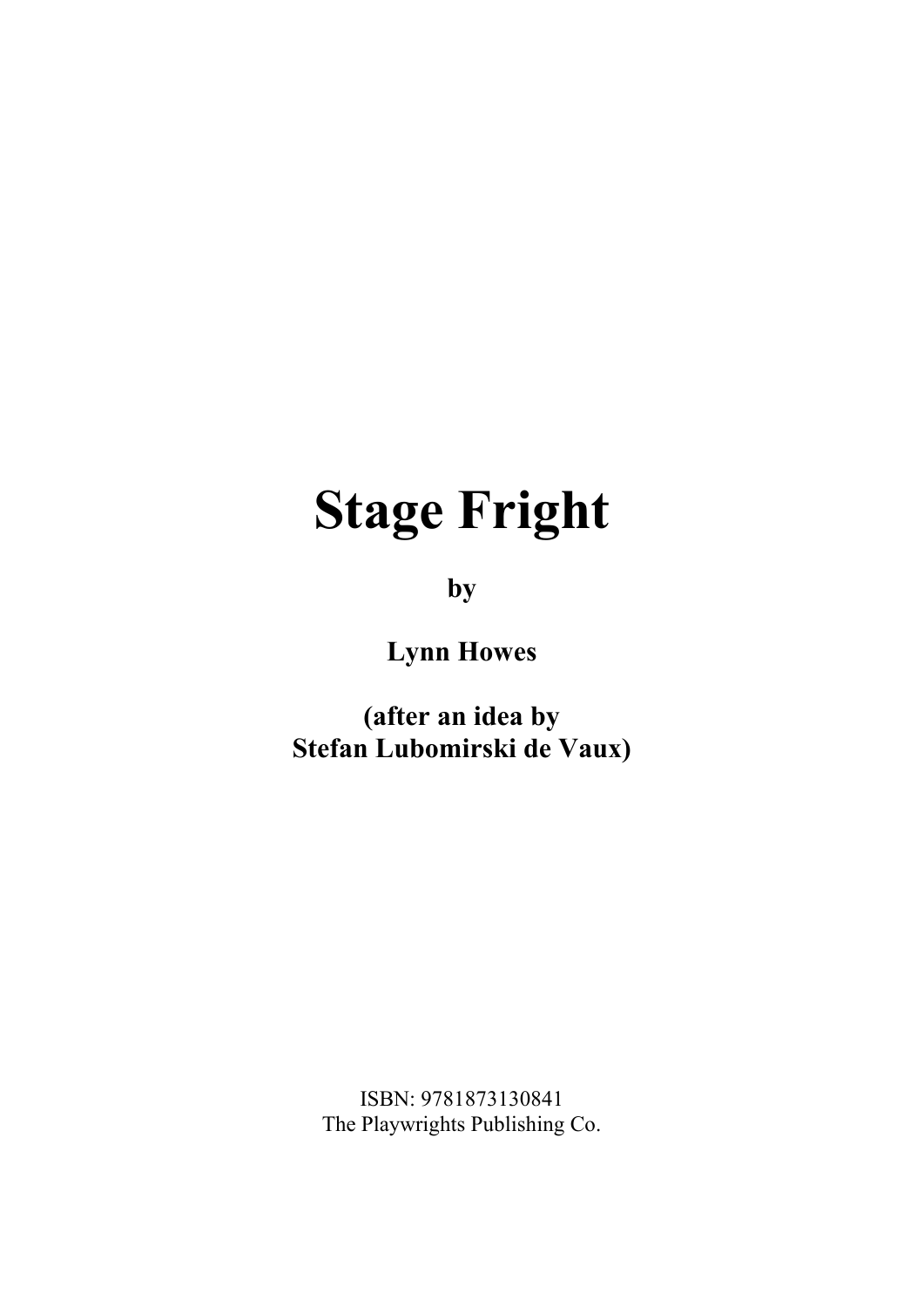Performances or readings of this play may not legally take place before an audience without a licence obtainable on application to:

> The Playwrights Publishing Co., 70 Nottingham Road, Burton Joyce, Nottingham, U.K., [44] (0)1159-313356 playwrightspublishingco@yahoo.com

To avoid possible disappointment, application should be made, preferably in writing, as early as possible, stating: -

- (i) Name and address of applicant
- (ii) Name and address of Society;
- (iii) Name and address of theatre or hall where performance(s) would be held;
- (iv) Times and dates of performances.

A fee will be charged for this licence which must be paid prior to the first performance otherwise the licence is automatically cancelled and the performance becomes illegal.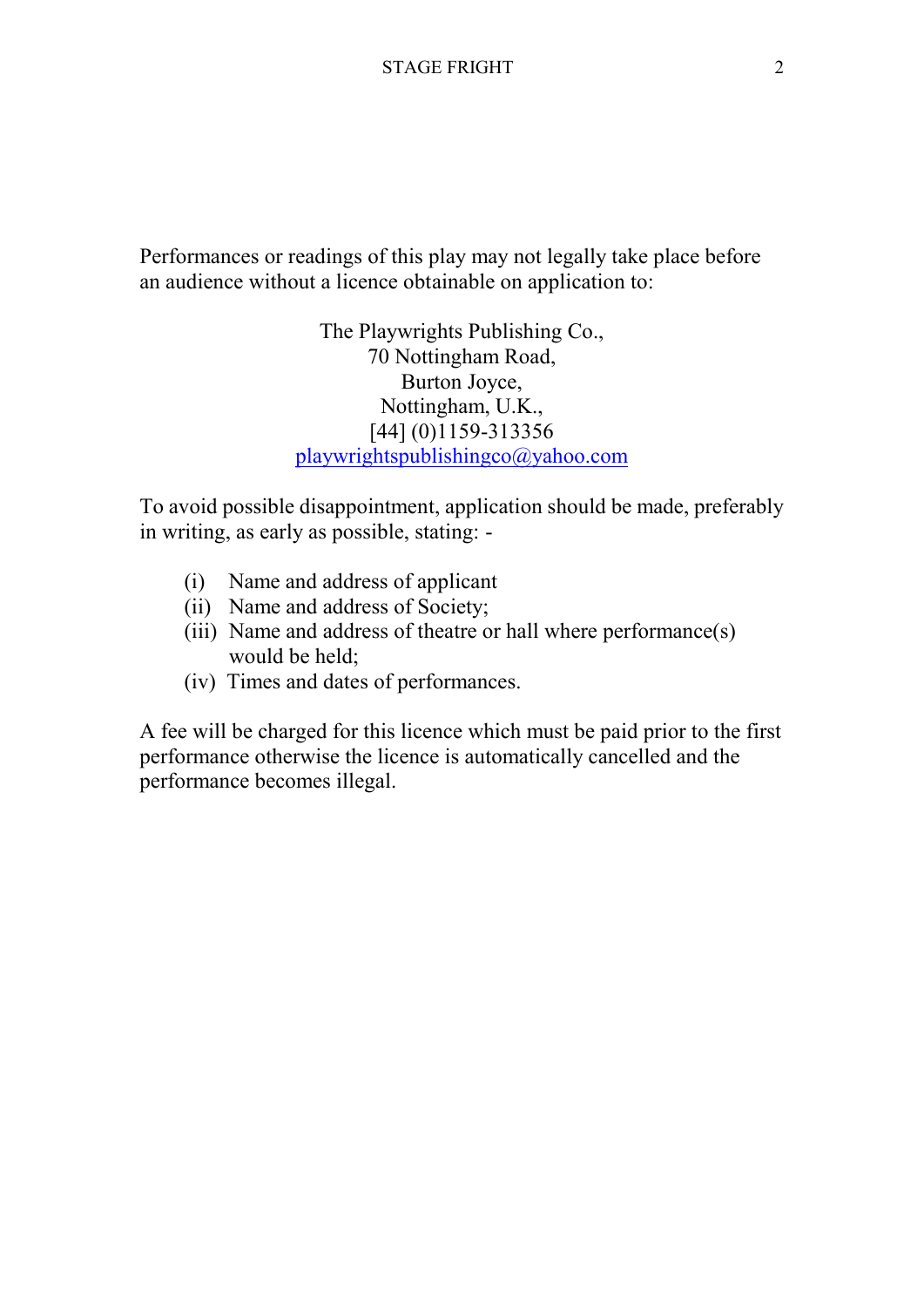#### **Cast**

#### **Peter**

A somewhat shabby playwright who had some early success in his career but has struggled in recent years. The highlight of his career to date was a west-end run of one of his plays which starred Charles – this was a test of their friendship as Charles took advantage of Peter during this production using his fame to force executive decisions that meant Peter had to make almost constant rewrites. They managed to reconcile their differences but only after Peter suffered a near mental breakdown and became an alcoholic. They have been close friends ever since. Peter has a string of short-term, disastrous relationships behind him but remains a hopeless romantic. He is always edgy and his overt sensitivity masks a latent and potentially uncontrollable temper – for which he has sought counselling and these manages to control.

#### **Charles**

Charles is a successful actor in his early 50's who shot to fame in the 1980's when he starred in a TV detective series. He has been a friend of Peter's since appearing in his west-end success. Unlike Peter, Charles still works regularly, appearing in cameo roles on TV and doing voice-overs for documentaries and advertisements etc – he also receives royalties on repeats of his TV show. This means he is relatively wealthy (although not as well known as he once was and he feels the loss of status) – he has taken to supporting Peter – his 'starving artist' friend – paying for everything each time they meet. He does this partly out of natural generosity and partly due to the guilt he carries from when he took advantage of Peter in the past. They get together regularly for coffee and share experiences of being single men in London. Charles is single – having been married twice – he has been divorced for several years. He rarely pursues romantic relationships and considers himself streetwise.

#### **Geraldine**

An actress who is not easy to age but could be anywhere between 25 and 40. She has a mysterious past and although she first appears to be vulnerable, her manipulative nature slowly becomes evident. She shows a different face to everyone she meets in order to achieve the best she can out of any given situation – often playing much dumber than she actually is. She is highly ambitious and ruthless – but she is also (much to Peter's annoyance) very talented.

## **Set**

They play takes place over the course of a theatre production – some several months possibly. The settings are; a café in central London, a rehearsal room, a dressing room or green room and the stage of a west-end theatre.

The play within the play is set first in Russia and then Argentina. Please play all dialogue at a good pace.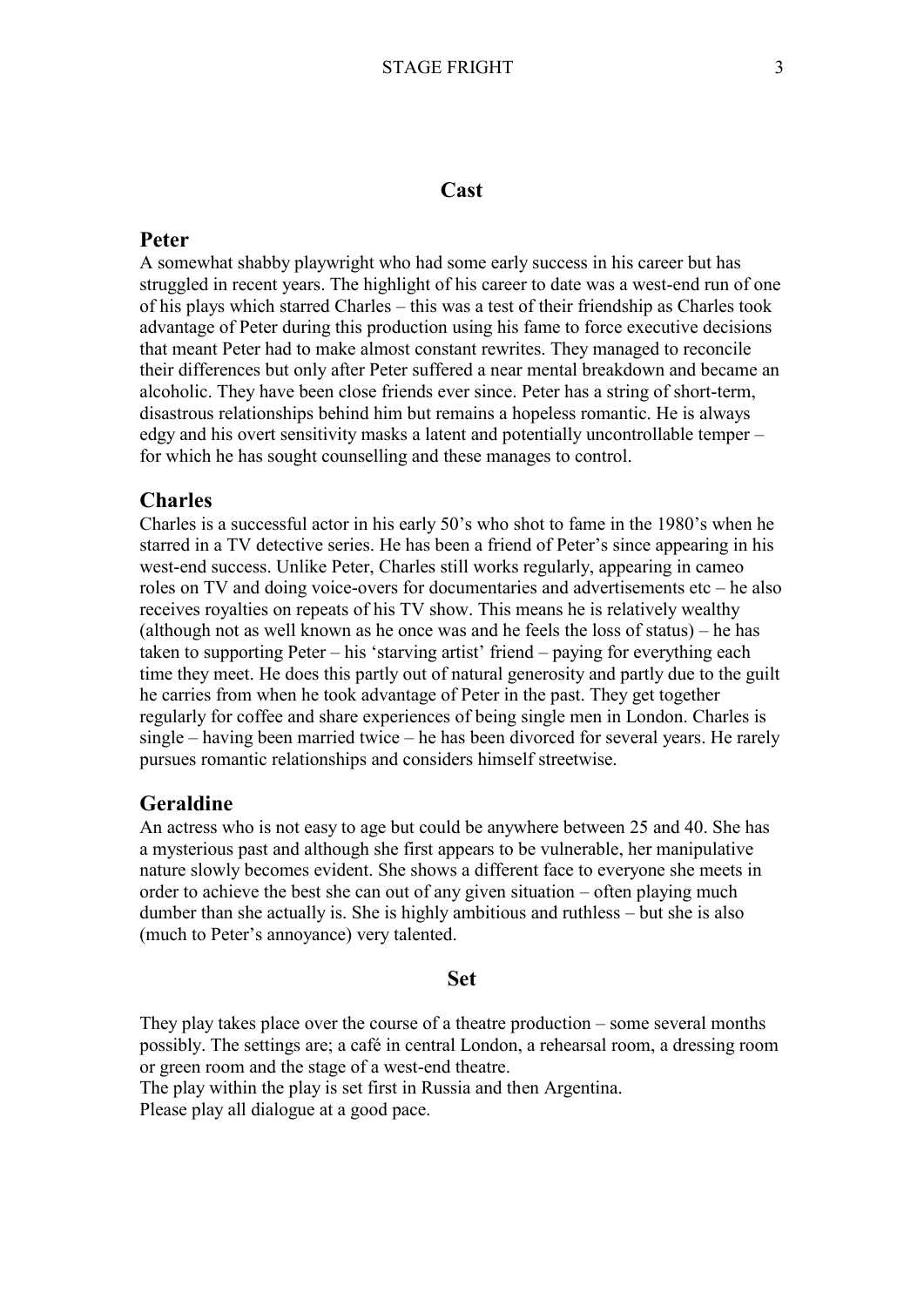"Stage Fright" was first performed on  $2<sup>nd</sup>$  February 2010 at The Canal Café Theatre, Delamere Terrace, Little Venice, London, W2 6ND

A Sonja Rein Production with the following cast:

Charles - Sion Tudor Owen Peter - Alex Barclay Geraldine - Abi Titmuss

Directed by Emma Taylor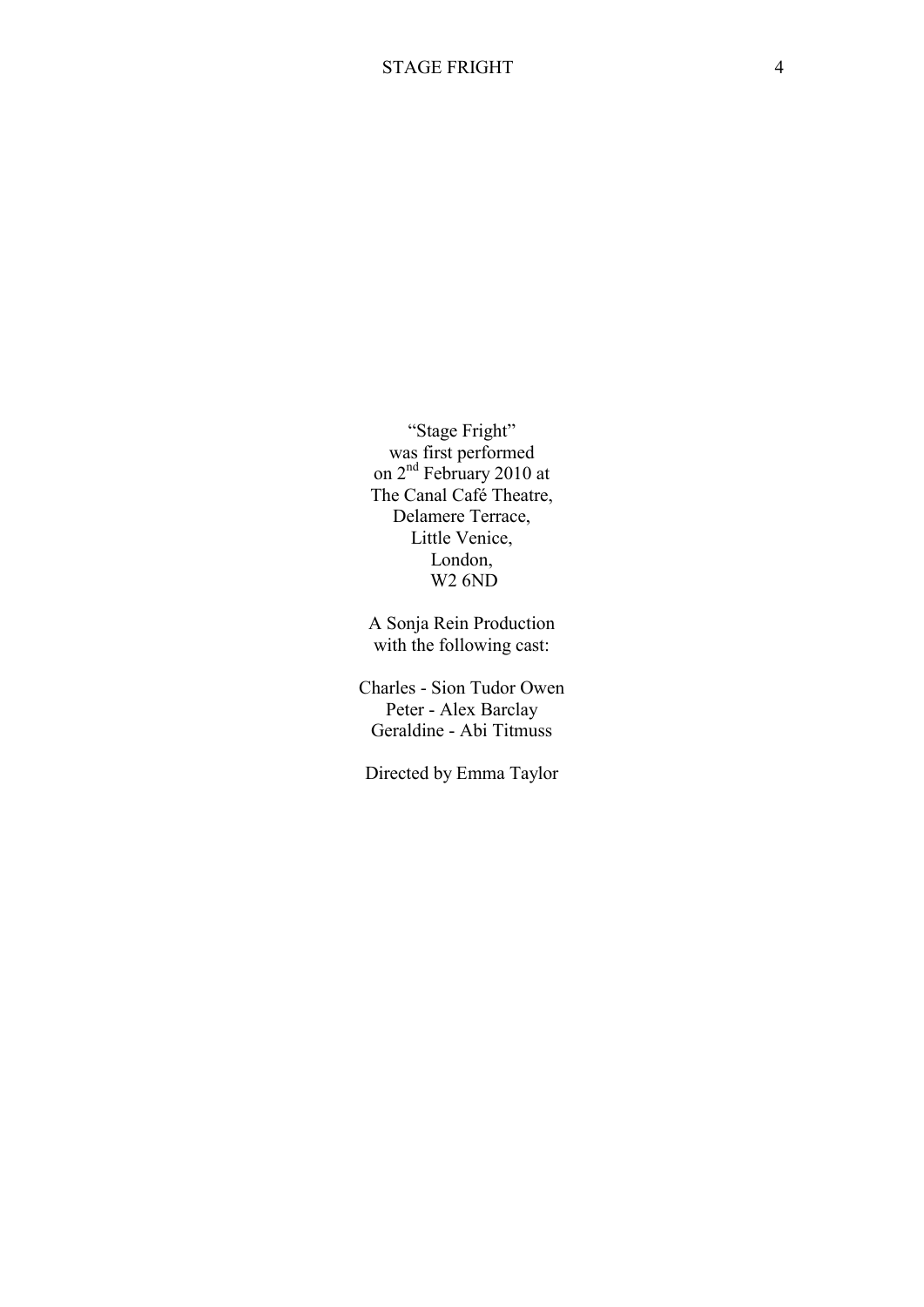## **Act One**

## **Scene One**

*(A café in Soho. Peter is sitting at a café table making notes in a book and glancing about. Charles arrives – he is late – he has evidently been to the counter of the café as he brings with him his own coffee – and an espresso for Peter.)*

| Charles | Sorry.                                                                                                                                                                                                                                                                                                                                                                                          |
|---------|-------------------------------------------------------------------------------------------------------------------------------------------------------------------------------------------------------------------------------------------------------------------------------------------------------------------------------------------------------------------------------------------------|
| Peter   | (Annoyed but appeased by the espresso.) Used to it. I want to tell you $-$                                                                                                                                                                                                                                                                                                                      |
| Charles | Ok?                                                                                                                                                                                                                                                                                                                                                                                             |
| Peter   | Yes. You?                                                                                                                                                                                                                                                                                                                                                                                       |
| Charles | I am very good. I'm lovely. / In fact I met a -                                                                                                                                                                                                                                                                                                                                                 |
| Peter   | / I've met this amazing girl.                                                                                                                                                                                                                                                                                                                                                                   |
| Charles | I see.                                                                                                                                                                                                                                                                                                                                                                                          |
| Peter   | Sorry, / you were saying?                                                                                                                                                                                                                                                                                                                                                                       |
| Charles | / It's Ok. When you say 'girl' –                                                                                                                                                                                                                                                                                                                                                                |
| Peter   | - Woman. Obviously. Young woman.                                                                                                                                                                                                                                                                                                                                                                |
| Charles | Yes. It's the young part that worries me.                                                                                                                                                                                                                                                                                                                                                       |
| Peter   | She's not a child.                                                                                                                                                                                                                                                                                                                                                                              |
| Charles | Good.                                                                                                                                                                                                                                                                                                                                                                                           |
| Peter   | No, I mean $-$ Oh come on $-$ she's an adult. She's in her twenties.                                                                                                                                                                                                                                                                                                                            |
| Charles | Just?                                                                                                                                                                                                                                                                                                                                                                                           |
| Peter   | Alright – she's 23. (Charles groans.) No – oh come on.                                                                                                                                                                                                                                                                                                                                          |
| Charles | (Laughing) At least you'll have some company. (Peter's mood has<br>changed.) You don't expect me to encourage you? Please prove me wrong.<br>But it's the same old story. She's going to break your fragile middle-aged<br>heart and / then you'll wallow in grief for a week or two – until you meet<br>another one. / Why do you torture yourself? Actually $-$ it's me who gets<br>tortured. |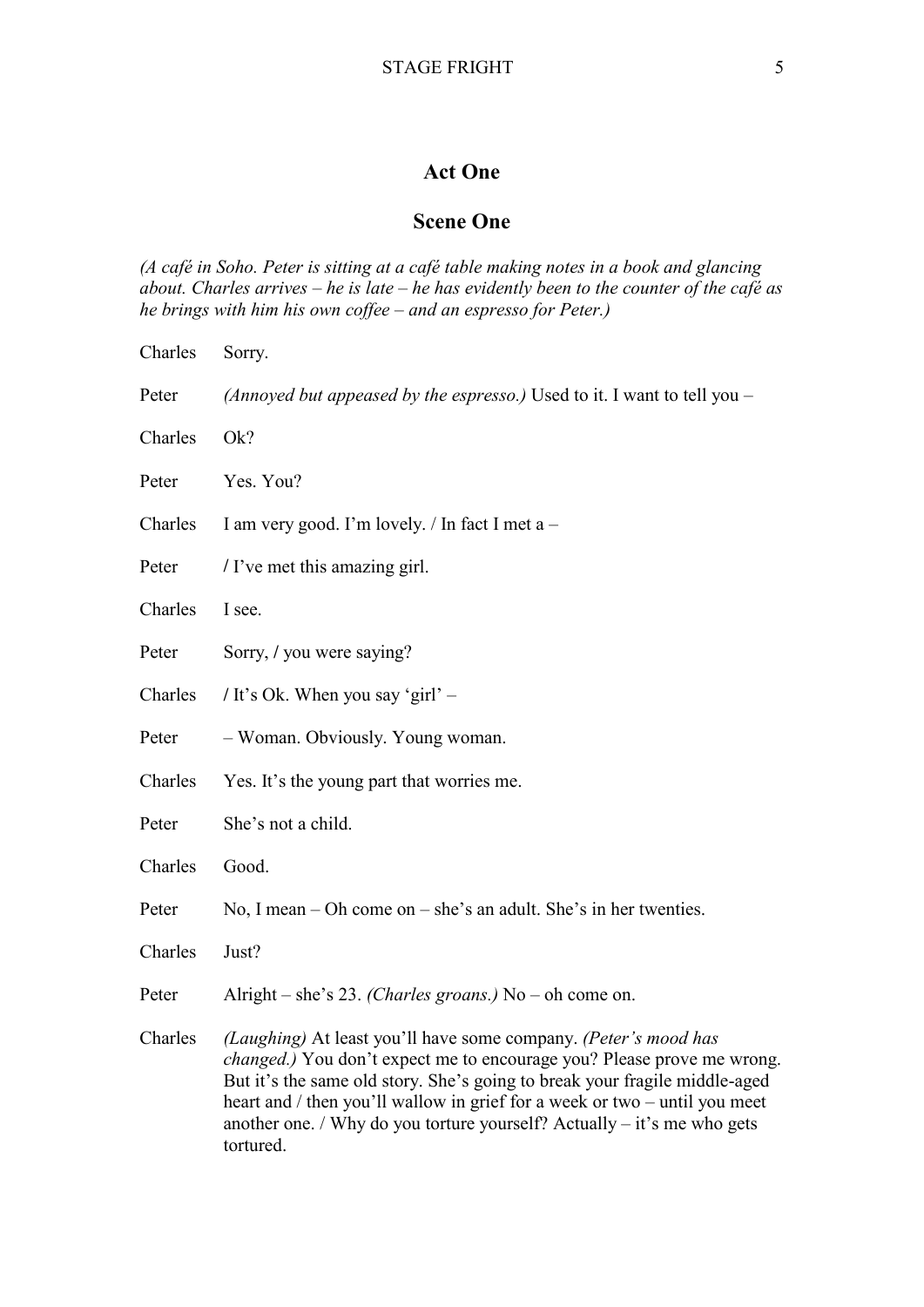| Peter            | / I am not middle aged! What do you mean? / You! You're middle aged!                                                                                                                                                |
|------------------|---------------------------------------------------------------------------------------------------------------------------------------------------------------------------------------------------------------------|
| Charles          | - Fifty is the new thirty.                                                                                                                                                                                          |
| Peter<br>Charles | Who told you that? That's a classic. Anyway, she's not like the others.<br>$No - she's younger.$ / Can you hear yourself? 'Not like the others' dear<br>oh dear                                                     |
| Peter            | / Fine! Let's talk about you shall we? For a change                                                                                                                                                                 |
| Charles          | What's that supposed to mean?                                                                                                                                                                                       |
| Peter            | Let's talk about you instead – and how happy you are in your perfect<br>relationship – but – Oh yes! You're divorced. Oh sorry – twice wasn't it?<br>Twice divorced? Yes. And somehow you think you can lecture me. |
| Charles          | (Pause.) Actually, Peter – I met an interesting woman last night. A grown<br>up woman. And very - 'cool' - and interested in me. I was about to tell<br>you / before you launched into                              |
| Peter            | / Did you really just say 'cool'?                                                                                                                                                                                   |
| Charles          | Yes.                                                                                                                                                                                                                |
| Peter            | (Pause.) And interested in you?                                                                                                                                                                                     |
| Charles          | Yes!                                                                                                                                                                                                                |
| Peter            | Really?                                                                                                                                                                                                             |
| Charles          | $Yes - Do$ you mind! It's not that unlikely.                                                                                                                                                                        |
| Peter            | Alright, sorry. This is new. I'm not used to hearing you express so much<br>interest in women.                                                                                                                      |
| Charles          | I'm too busy listening to your tales of woe.                                                                                                                                                                        |
| Peter            | $-$ You'd like her, / she really is different.                                                                                                                                                                      |
| Charles          | / Let's just say the jury's out until she pays for something. Or until the two<br>of you last more than a month. Whichever comes first. Did you get your<br>key back from the last one?                             |
| Peter            | No.                                                                                                                                                                                                                 |
| Charles          | Christ, here we go again! Get the bloody key back!                                                                                                                                                                  |
| Peter            | $No - / I will.$                                                                                                                                                                                                    |
| Charles          | / Or change the bloody locks!                                                                                                                                                                                       |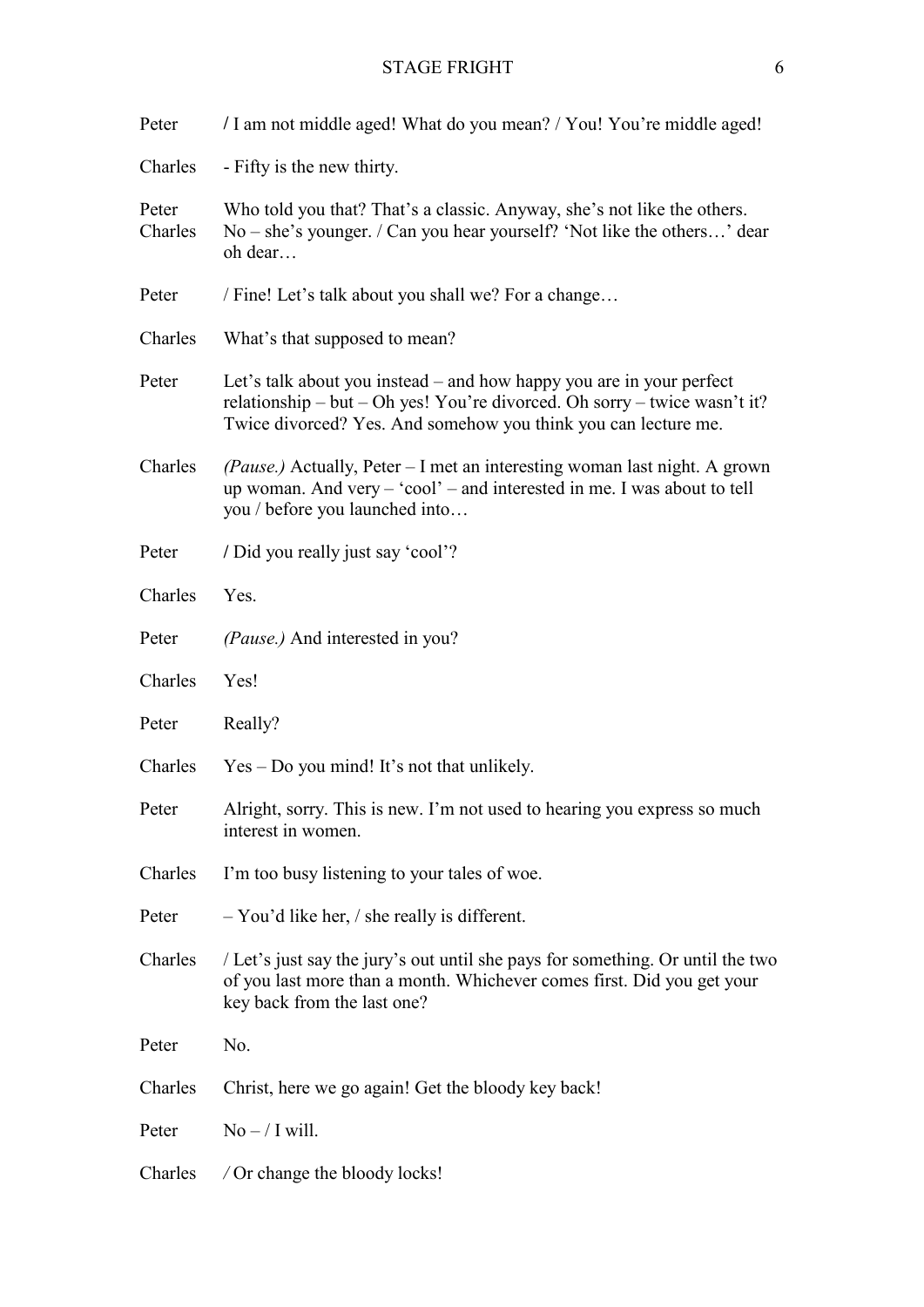| Peter   | You're right. I know.                                                                                                                                                                                  |
|---------|--------------------------------------------------------------------------------------------------------------------------------------------------------------------------------------------------------|
| Charles | Ok?                                                                                                                                                                                                    |
| Peter   | When I get a bit of cash, I will.                                                                                                                                                                      |
| Charles | You never have any cash! And you're not insured / I suppose.                                                                                                                                           |
| Peter   | / I will get insured!                                                                                                                                                                                  |
| Charles | You're not are you! / You didn't do it did you?                                                                                                                                                        |
| Peter   | / Charles I've got no money! / Do you understand? I haven't got any<br>money.                                                                                                                          |
| Charles | / How is it that you never have any money?                                                                                                                                                             |
| Peter   | Not everyone has your luck.                                                                                                                                                                            |
| Charles | You had bad contracts! You never read the / contracts properly.                                                                                                                                        |
| Peter   | / Please don't go there                                                                                                                                                                                |
| Charles | (Loaded pause.) How much do you need?                                                                                                                                                                  |
| Peter   | I'm not borrowing from you!                                                                                                                                                                            |
| Charles | Then let me give it to you.                                                                                                                                                                            |
| Peter   | No!                                                                                                                                                                                                    |
| Charles | I swear – you'll end up in the gutter. I'll walk past a pile of dirty old<br>clothes in a doorway in Soho – and it'll be you. Why do you let people<br>take advantage of you?                          |
| Peter   | I don't! And I don't want your money. I want my own. I want to earn it. I<br>will! I just need to get a decent job – a proper writing job – and I'll get<br>sorted. Insurance, locks $/$ – everything. |
| Charles | / Don't spend any money on this new girl.                                                                                                                                                              |
| Peter   | She's broke too.                                                                                                                                                                                       |
| Charles | Well of course she is. / They always are.                                                                                                                                                              |
| Peter   | / I'm writing a bit at the moment.                                                                                                                                                                     |
| Charles | (Suddenly interested.) Oh yes?                                                                                                                                                                         |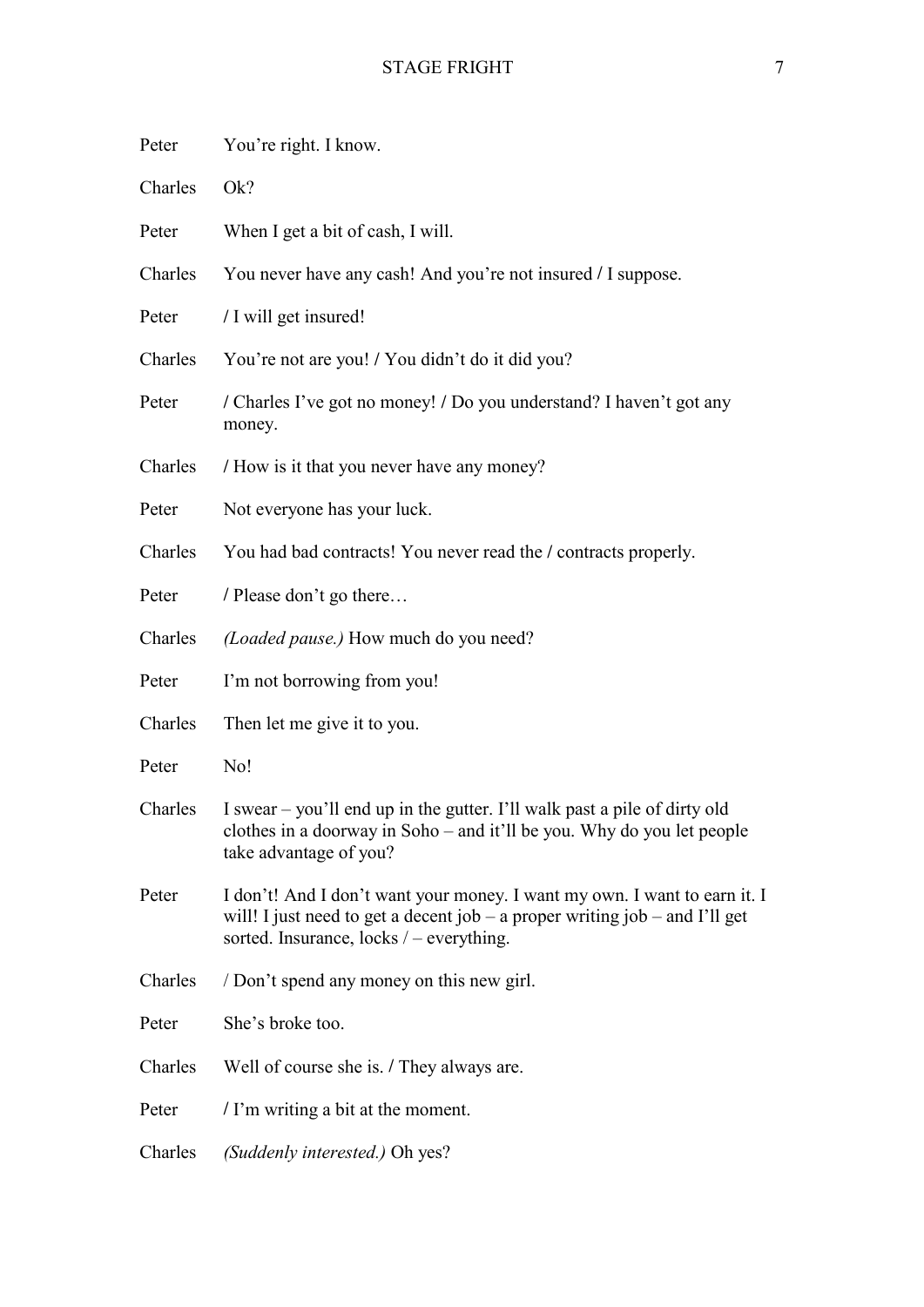| Peter            | <i>(Pause.)</i> You've depressed me now                                                                                                                                                                                                                                                                                                                                                                                                                                         |
|------------------|---------------------------------------------------------------------------------------------------------------------------------------------------------------------------------------------------------------------------------------------------------------------------------------------------------------------------------------------------------------------------------------------------------------------------------------------------------------------------------|
| Charles          | Alright. Sorry. You're writing something?                                                                                                                                                                                                                                                                                                                                                                                                                                       |
| Peter            | A sort of dramatic essay.                                                                                                                                                                                                                                                                                                                                                                                                                                                       |
| Charles          | (Less interested.) Oh?                                                                                                                                                                                                                                                                                                                                                                                                                                                          |
| Peter<br>Charles | About the bus stops on Oxford Street. / They have a life of their own.<br>(Disappointed.) Oh man Busses now. It's tragic.                                                                                                                                                                                                                                                                                                                                                       |
| Peter            | (Getting $up$ .) I'm going!                                                                                                                                                                                                                                                                                                                                                                                                                                                     |
| Charles          | Sit down.                                                                                                                                                                                                                                                                                                                                                                                                                                                                       |
| Peter            | What's the point?                                                                                                                                                                                                                                                                                                                                                                                                                                                               |
| Charles          | I have a proposition. (Charles gets up and brings Peter back to the table)<br>Honestly! Come on $-$ I've had a great idea. That's why I wanted to see<br>you. Sit down.                                                                                                                                                                                                                                                                                                         |
| Peter            | (Sitting down.) What is it?                                                                                                                                                                                                                                                                                                                                                                                                                                                     |
| Charles          | Write me a play.                                                                                                                                                                                                                                                                                                                                                                                                                                                                |
| Peter            | What?                                                                                                                                                                                                                                                                                                                                                                                                                                                                           |
| Charles          | Yes! Eh? Write me a play! Not for me. For Geraldine.                                                                                                                                                                                                                                                                                                                                                                                                                            |
| Peter            | Who's Geraldine?                                                                                                                                                                                                                                                                                                                                                                                                                                                                |
| Charles          | The woman I met last night. That's her name – Geraldine. Actress friend<br>of Steven's. Mysterious. She's sort of timeless. Studied at RADA with<br>some big names. Just hasn't had the breaks.                                                                                                                                                                                                                                                                                 |
| Peter            | Maybe not very good?                                                                                                                                                                                                                                                                                                                                                                                                                                                            |
| Charles          | (Ignoring Peter.) It's a long story – she got involved with this idiot violent<br>guy who kept her locked in their flat $-$ literally $-$ a real horror story. I<br>know she's talented. She radiates it. I want to help her. And God knows<br>you need the work – Write her a play! Two hander – for me and her.                                                                                                                                                               |
| Peter            | For real?                                                                                                                                                                                                                                                                                                                                                                                                                                                                       |
| Charles          | I haven't done any theatre in years. And it'd sell – people would and come<br>and see it off the back of my telly stuff. People still know who I am.<br>(Fighting a slight doubt.) Of course they would. She gets a break. You get<br>a job. And I get her! She'll be so grateful. (Realising how this sounds.) –<br>Although I'd never abuse her trust like her $ex - I$ didn't mean that $-$ you<br>know – she'll fall for me while we're working on your brilliant new play. |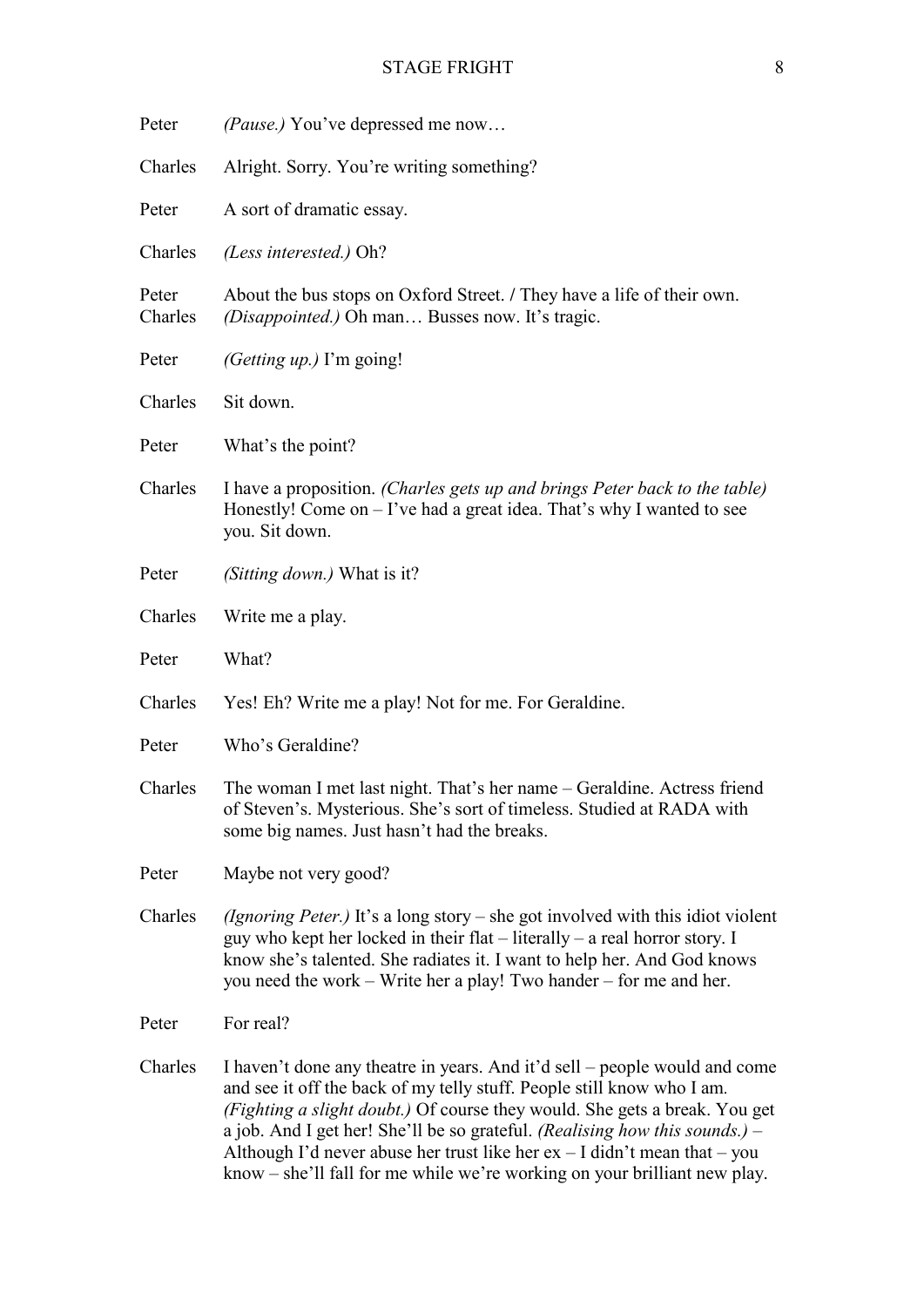| Peter   | Oh, I don't know Charles. I mean Work together? After last time                                         |
|---------|---------------------------------------------------------------------------------------------------------|
| Charles | I've thought about that – I was full of myself in those days. Thought I<br>knew it all.                 |
| Peter   | You actually drove me to drink.                                                                         |
| Charles | Do we need to/ drag that up?                                                                            |
| Peter   | $(Almost \, language) / You know that.$                                                                 |
| Charles | Yes. I was there.                                                                                       |
| Peter   | (Very serious.) I was in a black hole.                                                                  |
| Charles | Yes.                                                                                                    |
| Peter   | I couldn't go through it again.                                                                         |
| Charles | The past is another country.                                                                            |
| Peter   | (Unimpressed.) Quite.                                                                                   |
| Charles | Those days are gone. We can forget about that now eh? I'll behave myself.<br>I've mellowed. I'm humble. |
| Peter   | (Almost choking.) Humble?                                                                               |
| Charles | There is nothing more important than the play.                                                          |
| Peter   | Really?                                                                                                 |
| Charles | Humility, Peter. I have learned. I mean it.                                                             |
| Peter   | It took me years to forgive you.                                                                        |
| Charles | - But you did!                                                                                          |
| Peter   | Those rewrites                                                                                          |
| Charles | That was the old Charles. The new Charles has been very good to you.                                    |
| Peter   | I know. I owe you.                                                                                      |
| Charles | Well, if you put it like that.                                                                          |
| Peter   | You're serious?                                                                                         |
| Charles | I am perfectly serious. Big time mind – west end.                                                       |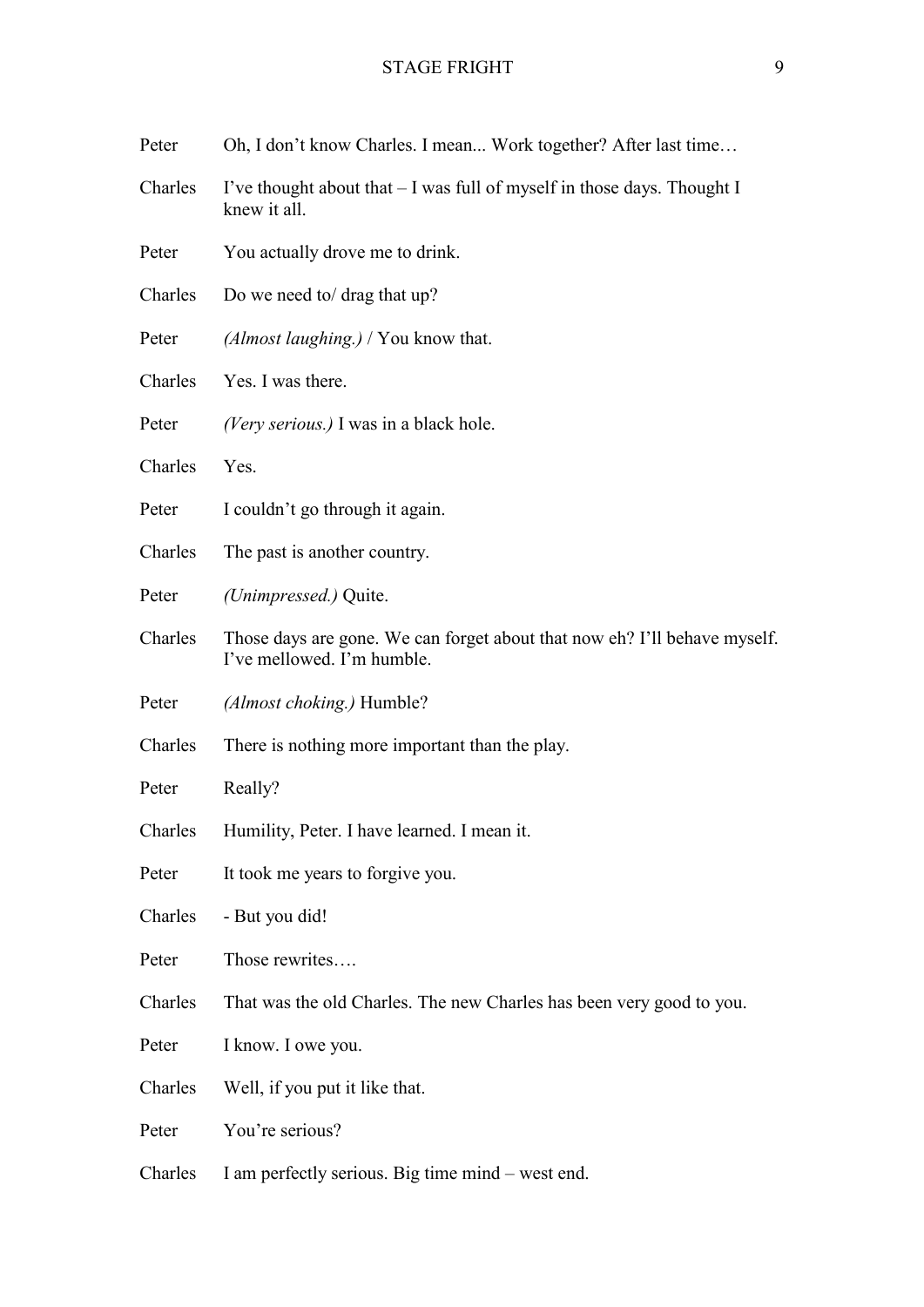| Peter                                 | West end?                                                                                                                                                                                                                       |
|---------------------------------------|---------------------------------------------------------------------------------------------------------------------------------------------------------------------------------------------------------------------------------|
| Charles                               | Get it written.                                                                                                                                                                                                                 |
| Peter                                 | And you'll make it happen?                                                                                                                                                                                                      |
| Charles                               | I'll take it to Roger – he's been looking for a play for me – or so he says.<br>He'll never get around to it – he's the laziest bloody agent in England.                                                                        |
| Peter                                 | At least you've got an agent                                                                                                                                                                                                    |
| Charles                               | He's more into producing now – taken his eye off the agency side a bit.                                                                                                                                                         |
| Peter                                 | Oh?                                                                                                                                                                                                                             |
| Charles                               | <i>(Brushing this off.)</i> Carol – you know – his assistant – she mostly handles<br>the agency these days.                                                                                                                     |
| Peter                                 | Carol? Your old flame? She hates you. And she's Roger's partner? No<br>wonder the work's dried up.                                                                                                                              |
| Charles                               | Don't be silly – she's a professional. She's been assisting Roger for years.<br>She's always been perfectly charming.                                                                                                           |
| Peter                                 | (Laughing.) It's all coming back to me now – she wanted you dead!                                                                                                                                                               |
| Charles                               | Not these days. She's a respected agent.                                                                                                                                                                                        |
| Peter                                 | (Smirking.) I see.                                                                                                                                                                                                              |
| Charles                               | There's no reason why she'd stop sending me work! She's put me up for<br>things recently. (Peter is stifling a giggle.) $Look - I'm$ making you an<br>offer here! Write a play! Here's a chance for you to do what you do best. |
| Peter                                 | Making your own work, eh?                                                                                                                                                                                                       |
| Charles                               | There's nothing wrong with that. (Peter is smirking.) I'll take the offer<br>back if you carry on. There are other people I could ask.                                                                                          |
| (Charles crosses his arms in a sulk.) |                                                                                                                                                                                                                                 |
| Peter                                 | Like who? Ok, sorry. But it is quite funny.                                                                                                                                                                                     |
| Charles                               | <i>(Angry.)</i> It isn't! <i>(Serious.)</i> You know Peter $-$ I actually need to do some<br>acting. Recently I've just been 'that bloke who does the voice on that<br>advert'.                                                 |
| Peter                                 | 'Savour the flavour.'                                                                                                                                                                                                           |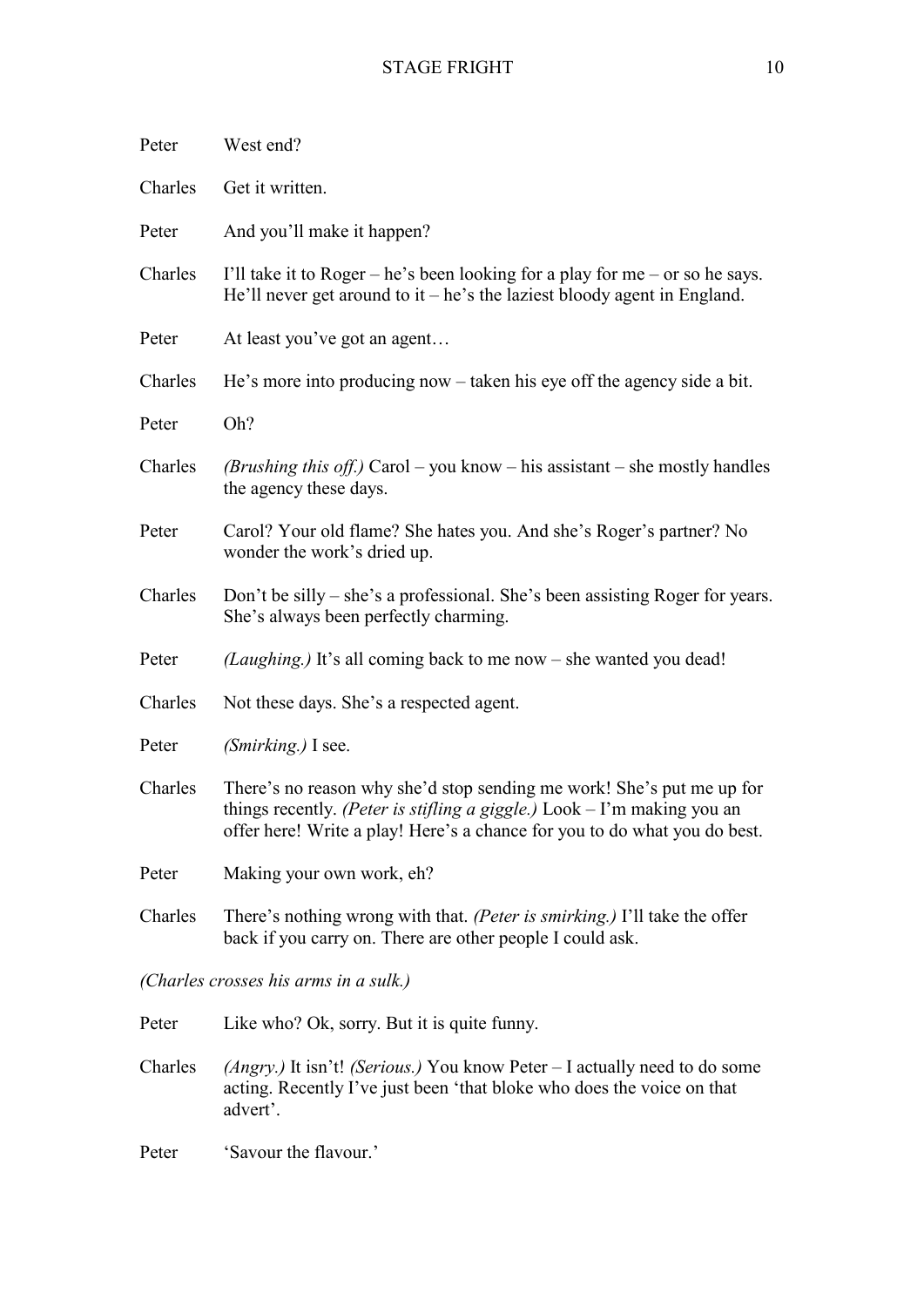| Charles | (Unimpressed.) I want to get back to it. It's been years since I was on<br>stage. I'm afraid I won't be able to do it. But I have to. I mean, I need to. I<br>don't want to lose it. I've left it too long as it is. |
|---------|----------------------------------------------------------------------------------------------------------------------------------------------------------------------------------------------------------------------|
| Peter   | <i>(Sympathetic.)</i> How long has it been? Since you were on stage?                                                                                                                                                 |
| Charles | Nearly fifteen years.                                                                                                                                                                                                |
| Peter   | Wow.                                                                                                                                                                                                                 |

*(Charles goes to get a plate of sandwiches – handed to him from offstage.)*

| Charles | Roger's hopeless. And, OK, Carol is a bit prickly, but this way we'll hand<br>it to them on a plate – they'll be delighted. Roger owes me one. Plus I'm<br>offering to fund the whole project. I got a whopping repeat fee from<br>Germany last month – perfect timing. They love me out there. |
|---------|-------------------------------------------------------------------------------------------------------------------------------------------------------------------------------------------------------------------------------------------------------------------------------------------------|
| Peter   | From your detective thing? That must be twenty years old!                                                                                                                                                                                                                                       |
| Charles | (Now really irritated.) Look Peter, you cut it out Ok?                                                                                                                                                                                                                                          |
| Peter   | (Pause.) When we worked together before                                                                                                                                                                                                                                                         |
| Charles | Roger can draw up an agreement – if you're worried. It won't be like last<br>time. Let him have impartial power. He said something like that when I<br>had this idea actually -                                                                                                                 |
| Peter   | You already spoke to him? What did he say?                                                                                                                                                                                                                                                      |
| Charles | I sounded him out. And, Geraldine's very keen. I told her all about you.                                                                                                                                                                                                                        |
| Peter   | Oh?                                                                                                                                                                                                                                                                                             |
| Charles | About how brilliant you are.                                                                                                                                                                                                                                                                    |
| Peter   | You said that?                                                                                                                                                                                                                                                                                  |
| Charles | Of course.                                                                                                                                                                                                                                                                                      |
| Peter   | I'm not sure                                                                                                                                                                                                                                                                                    |
| Charles | Let Geraldine be our inspiration! You're going to love her. Someone to<br>pull us back in line if one of us has a tantrum.                                                                                                                                                                      |
| Peter   | I don't have tantrums.                                                                                                                                                                                                                                                                          |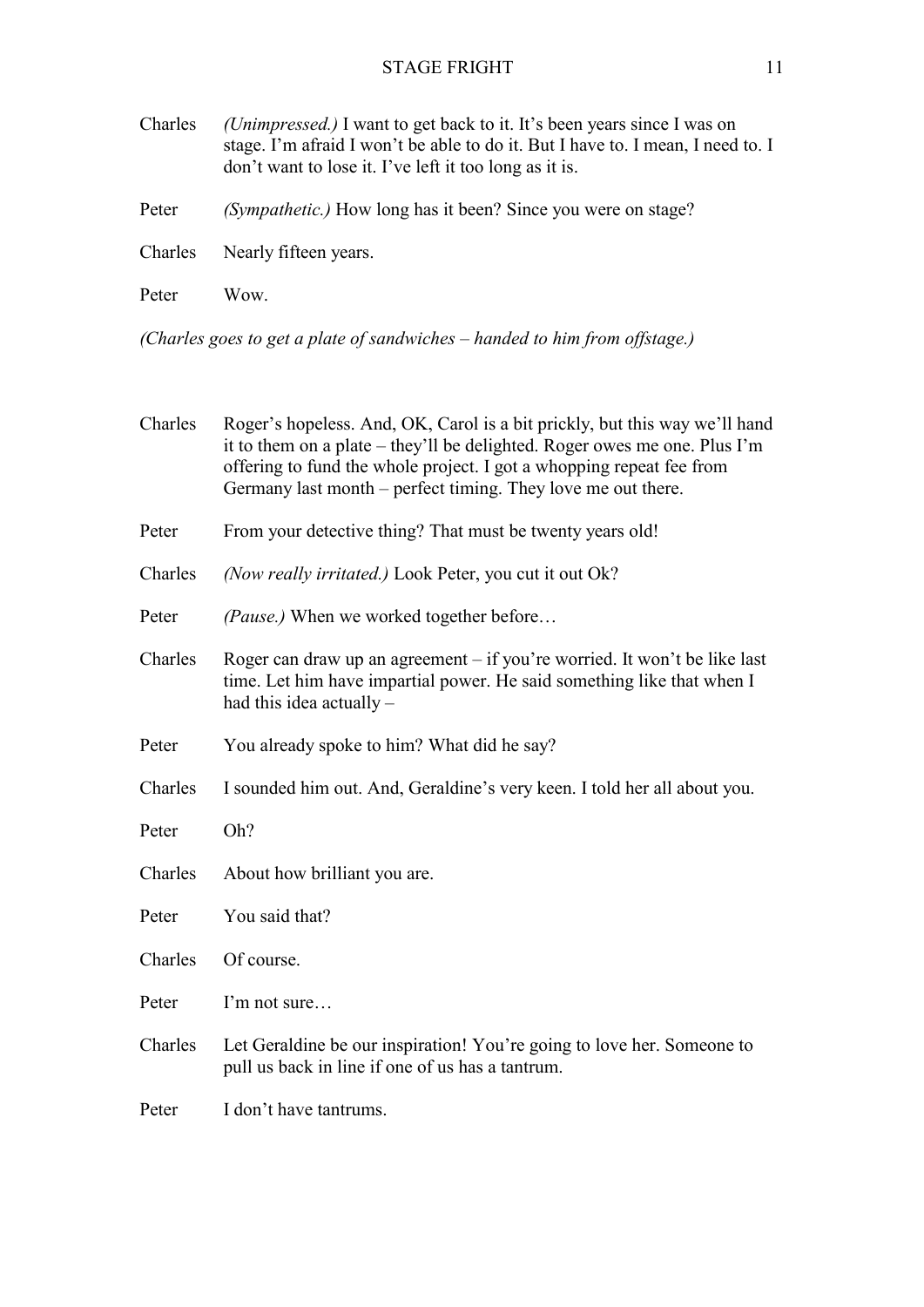| Charles | She'll keep us grounded. We're wiser these days. We won't fight. You<br>want to don't you? I know you do. On me. A salary I mean. Let's do this!<br>What do you say? Thousand pound advance? That should get you started. |
|---------|---------------------------------------------------------------------------------------------------------------------------------------------------------------------------------------------------------------------------|
| Peter   | Well, I do have an idea about gangster kidnapping in Moscow.                                                                                                                                                              |
| Charles | Christ Ok, your call.                                                                                                                                                                                                     |
| Pete    | You mean that? I get to be part of it all? No outsiders.                                                                                                                                                                  |
| Charles | We can do that.                                                                                                                                                                                                           |
| Peter   | I want to direct it $-$                                                                                                                                                                                                   |
| Charles | (Pause.) Really?                                                                                                                                                                                                          |
| Peter   | (Suddenly angry.) There – that's exactly what I'm talking about!                                                                                                                                                          |
| Charles | What?                                                                                                                                                                                                                     |
| Peter   | You're questioning me already!                                                                                                                                                                                            |
| Charles | No!                                                                                                                                                                                                                       |
| Peter   | You're trying to undermine me already!                                                                                                                                                                                    |
| Charles | No!                                                                                                                                                                                                                       |
| Peter   | I can see it happening all over again. I'm a great director!                                                                                                                                                              |
| Charles | I know that.                                                                                                                                                                                                              |
| Peter   | You tell Roger I'm directing it!                                                                                                                                                                                          |
| Charles | Ok. Good – I appreciate your passion.                                                                                                                                                                                     |
| Peter   | That's what it is!                                                                                                                                                                                                        |
| Charles | That's a good thing.                                                                                                                                                                                                      |
| Peter   | Yes. I'm passionate. I want to direct it.                                                                                                                                                                                 |
| Charles | I am a sponge – waiting to soak up your directorial juices!                                                                                                                                                               |
| Peter   | Steady.                                                                                                                                                                                                                   |
| Charles | Sounds like you want to do this. You can direct $-$ of course $-$ why not?                                                                                                                                                |
| Peter   | Ok.                                                                                                                                                                                                                       |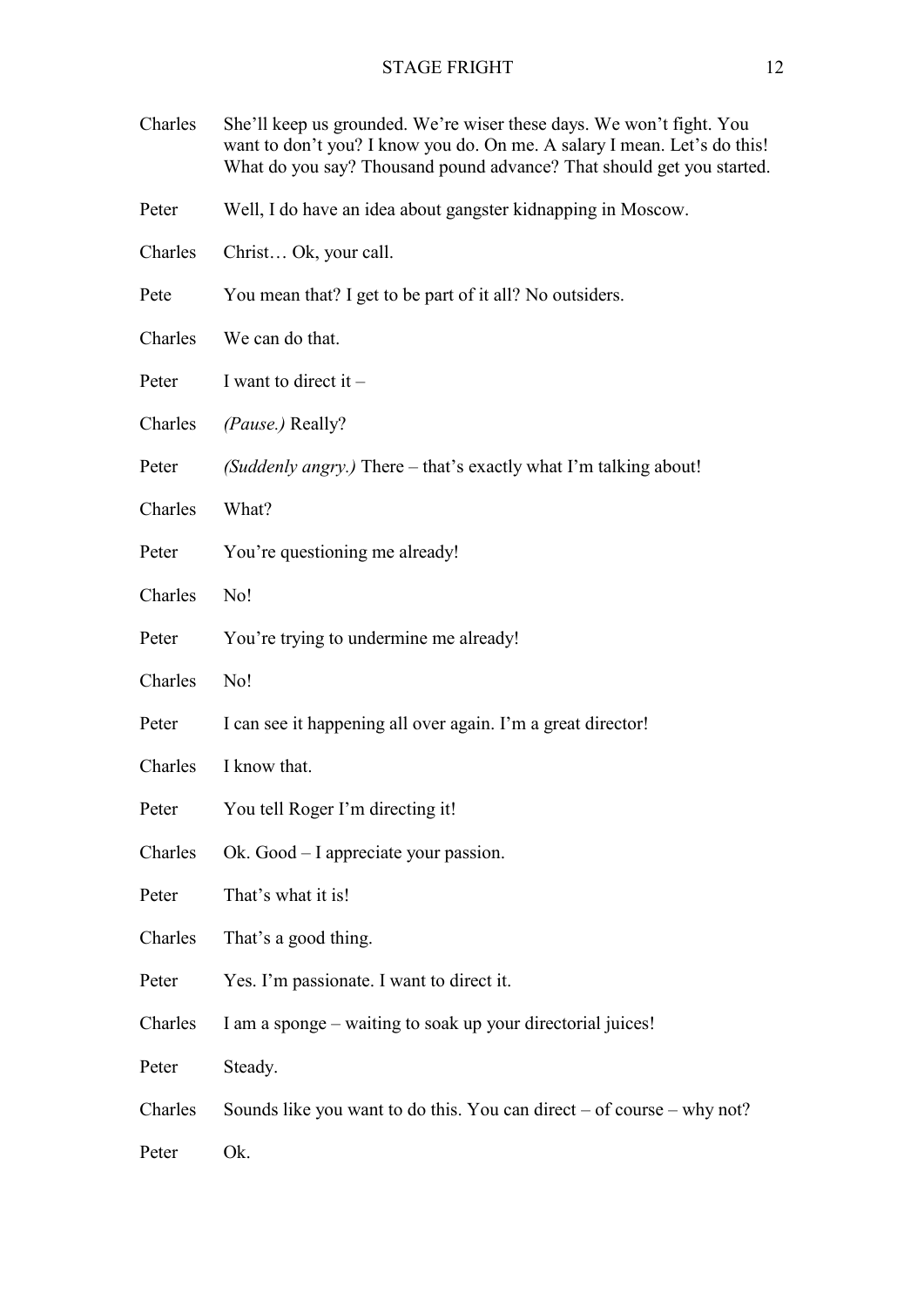Charles *(Pause.)* Roger just might have had someone in mind that's all.

Peter You tell Roger – I want to direct it!

Charles Good. I will.

Peter And no trouble from you either – you'd have to try whatever I ask –

Charles I would! So you're in?

Peter *(Pause.)* If you try to force me to rewrite any of it – it's over – understand?

Charles I do.

- Peter Let me make the artistic decisions.
- Charles As long as I make all the financial ones. It's collaboration  $-$  just the two of  $us - from / the outset.$

Peter / That's all I want.

- Charles So have we got a deal?
- *(Charles offers Peter the sandwich he takes it.)*

Peter *(Pause.)* I suppose so.

*(Peter eats ravenously.)*

Charles I'm calling Roger.

*(Charles takes his phone out of his pocket.)*

## **Scene Two**

*(A rehearsal room. Geraldine and Peter are waiting for Charles so they can start working on Peter's new play. Charles is late. They have been waiting for an hour and have worked on some of the lines – scripts open in their hands. They are awkward with each other. Peter is intrigued by her. Geraldine is smiling and seems a little shy.)*

Peter You have a natural ear for how I intended it to sound.

Geraldine Thanks.

Peter I was wondering, Geraldine, / whether –

Geraldine / Actually it's Aldine.

Peter Ald-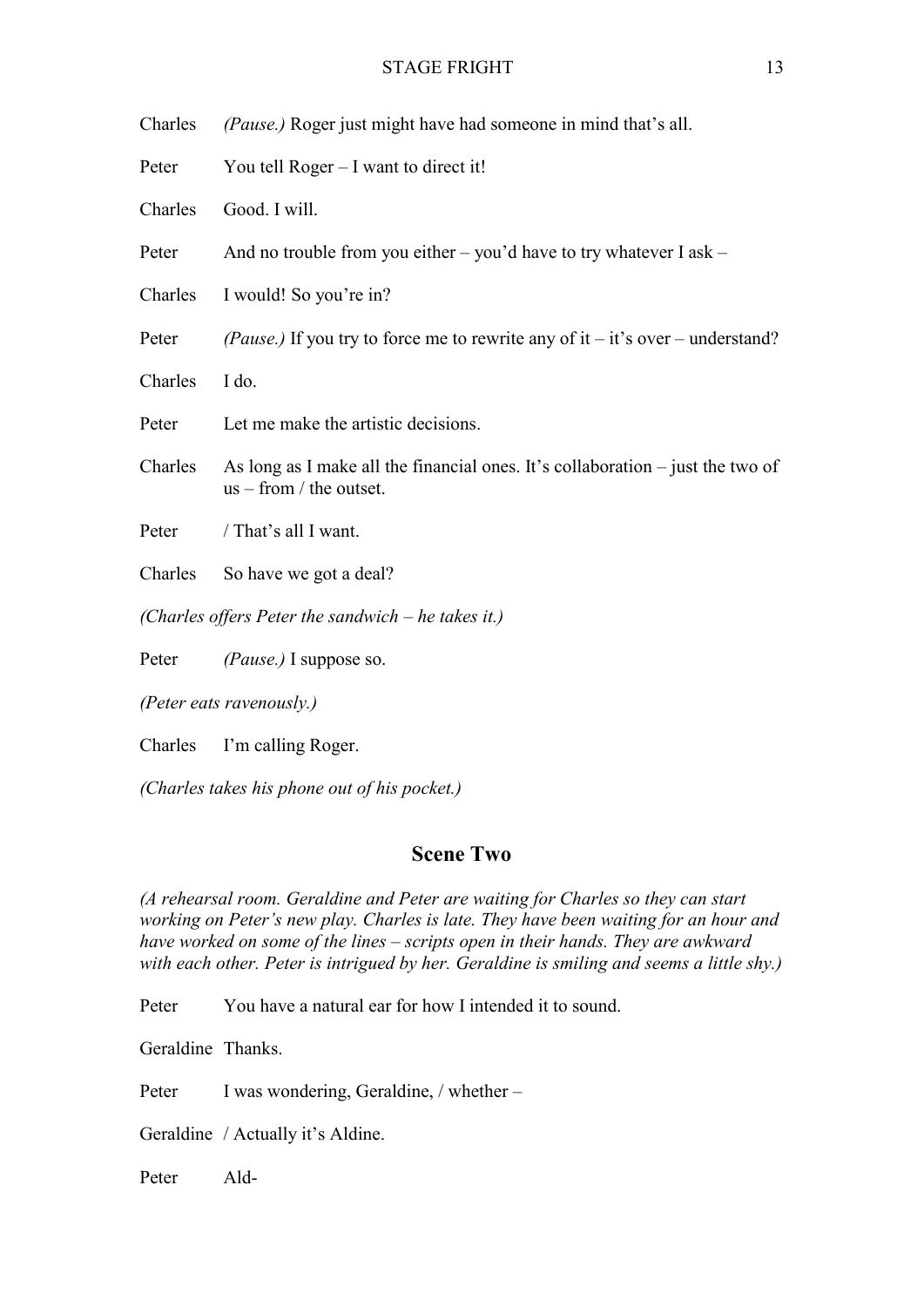Geraldine 'All-Dean' – instead of Geraldine – I keep meaning / to say.

Peter / Aldine?

Geraldine Yes.

Peter Ok.

*(Pause.)*

Geraldine It's not as obvious as 'Geri' – you know. Aldine. I think it sounds sort of classical. Like a heroine – in a poem – or something.

Peter It suits you.

Geraldine Thanks.

*(Awkward pause as they look around the room. Geraldine plays with her hair, scuffs the floor with her heels etc – she catches Peter looking at her – he is embarrassed.)*

| Peter                    | I like it.                                                                                                                                                                    |  |
|--------------------------|-------------------------------------------------------------------------------------------------------------------------------------------------------------------------------|--|
| Geraldine What?          |                                                                                                                                                                               |  |
| Peter                    | <i>(In a French accent.)</i> 'Aldine'.                                                                                                                                        |  |
| Geraldine Oh, right.     |                                                                                                                                                                               |  |
| Peter                    | (By way of explanation.) French sounding                                                                                                                                      |  |
|                          | Geraldine Yes. To be honest – I sort of wanted to reinvent myself. After He used<br>to call me Geri - you know - Marcus - my ex. Did Charlie tell you<br>anything about $/my$ |  |
| Peter                    | / What? $-$ Oh! Yes.                                                                                                                                                          |  |
|                          | Geraldine Really? What did he say?                                                                                                                                            |  |
| Peter                    | Nothing really                                                                                                                                                                |  |
| (Another awkward pause.) |                                                                                                                                                                               |  |
| Peter                    | (Trying to break the ice.) Never 'Gerald'?                                                                                                                                    |  |
| Geraldine Gerald?        |                                                                                                                                                                               |  |
| Peter                    | Your name?                                                                                                                                                                    |  |
|                          | Geraldine (Smiling to humour him.) No. (Pause.) It makes me feel a bit queasy now.                                                                                            |  |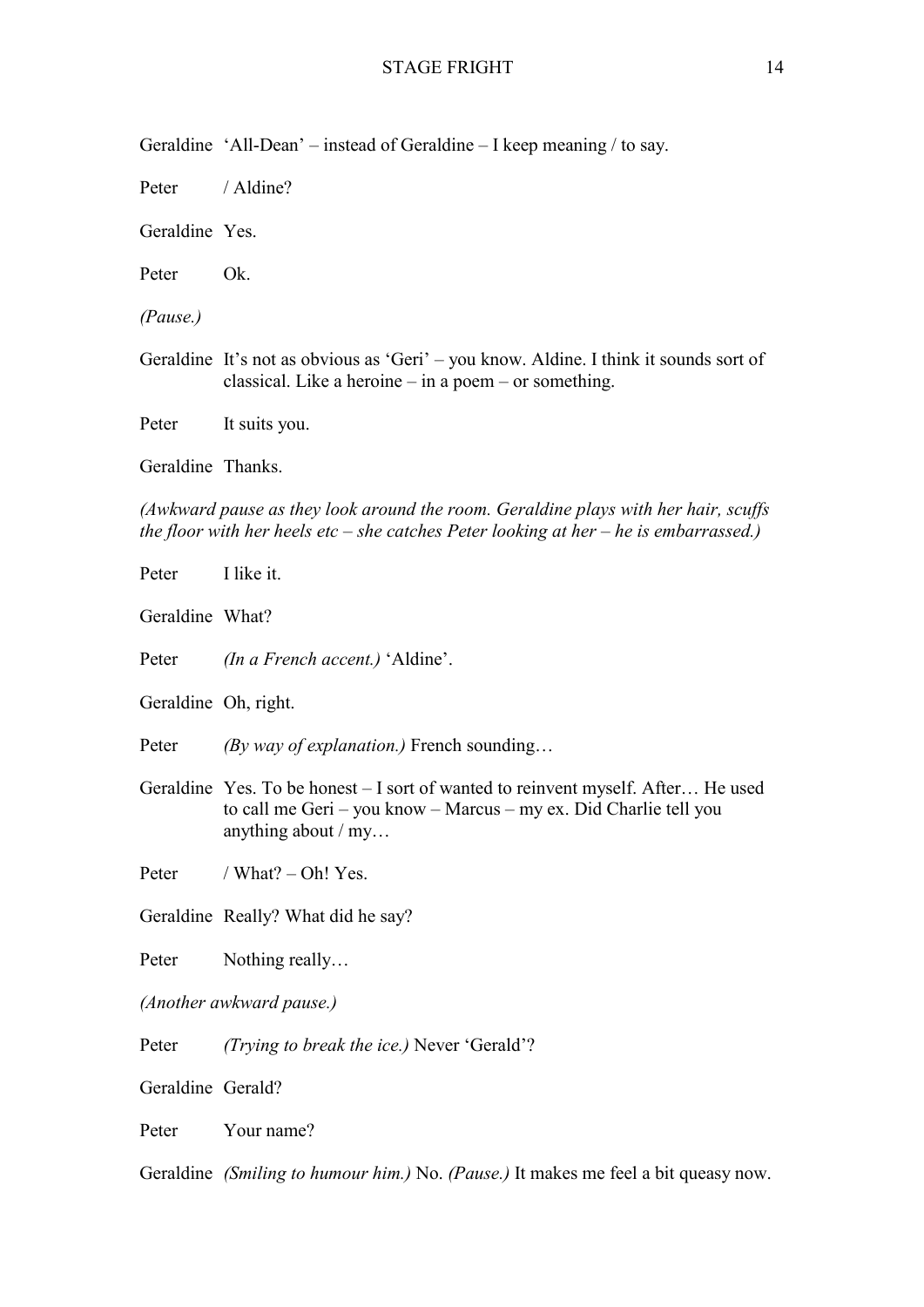Peter Sorry?

Geraldine 'Geri'. You weren't to know.

*(They hold eye contact for an uncomfortably long time – Peter is confused. Suddenly, Charles enters in a flurry.)*

Charles God, sorry! I was on time until I got to Clapham, then it all went wrong – but – you've met! Great! *(To Peter.)* Hello! *(To Geraldine.)* Hello darling.

*(Charles and Geraldine kiss.)*

| Peter   | Anyway - great! Let's start!                                                                                           |
|---------|------------------------------------------------------------------------------------------------------------------------|
| Charles | Certainly!                                                                                                             |
| Peter   | Now, the opening scene / is set in $-$                                                                                 |
|         | Geraldine / Is fantastic!                                                                                              |
| Peter   | Oh, right. Thanks.                                                                                                     |
|         | Geraldine Charlie has to be so horrible!                                                                               |
| Charles | I know! Excellent!                                                                                                     |
|         | Geraldine It's so funny!                                                                                               |
| Peter   | It isn't supposed to be funny.                                                                                         |
|         | Geraldine No – the scene isn't funny – it's terrifying. I mean – poor you Pete –                                       |
| Peter   | Peter.                                                                                                                 |
|         | Geraldine Sitting there helpless, and Charlie beating you up like that $-$ it turns my<br>blood cold. Brilliant scene. |
| Peter   | Oh, right.                                                                                                             |
|         | Geraldine It's the idea of you being like that when you're such an old softie.                                         |
| Charles | Less of the 'old' please.                                                                                              |
| Peter   | Let's get / to it shall we                                                                                             |
|         | Geraldine / I don't mean you're old. I don't think of you as old – you know that.<br>Fifty's the new thirty.           |
| Charles | Hear that Peter?                                                                                                       |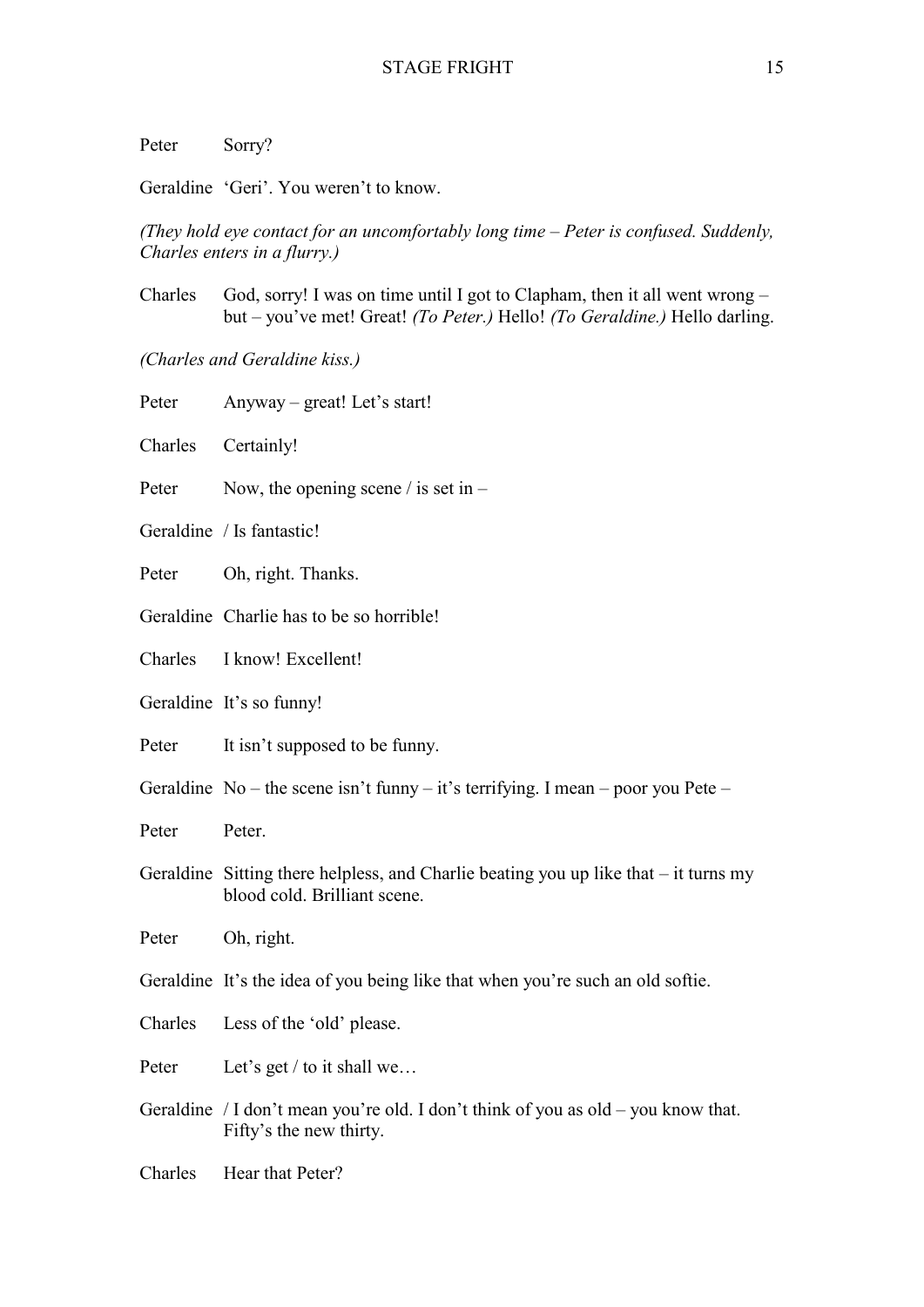| Peter                                                                                                                | Yes, I heard that $-$ shall we? $-$                                                                                                                                                                 |
|----------------------------------------------------------------------------------------------------------------------|-----------------------------------------------------------------------------------------------------------------------------------------------------------------------------------------------------|
|                                                                                                                      | Geraldine Yes! You crack the whip, Pete. Absolutely.                                                                                                                                                |
| Peter                                                                                                                | $Right -$                                                                                                                                                                                           |
|                                                                                                                      | Geraldine Drive us hard! Let's get on with it! (Suddenly emotional.) Here's me<br>chattering on and on $-$ you must be utterly sick of me already.                                                  |
| Peter                                                                                                                | No!                                                                                                                                                                                                 |
|                                                                                                                      | Geraldine This is not like me $-1$ mean it's not me to get like this. I hate it myself $-$<br>when someone sucks the energy out of the room like this. I hate it when<br>actors interrupt the flow. |
| Charles                                                                                                              | What flow?                                                                                                                                                                                          |
|                                                                                                                      | Geraldine Especially as we've just met!                                                                                                                                                             |
| Charles                                                                                                              | The creative flow?                                                                                                                                                                                  |
|                                                                                                                      | Geraldine I'm so embarrassed.                                                                                                                                                                       |
| Peter                                                                                                                | Not to worry. Maybe we $-$                                                                                                                                                                          |
|                                                                                                                      | Geraldine It's just that $-$ to be honest $-$ this scene really messes with my head. You<br>know? It reminds me of Marcus. (Tears well up.) Of – of when                                            |
| Peter                                                                                                                | Oh, right                                                                                                                                                                                           |
|                                                                                                                      | Geraldine I'm fine though – really!                                                                                                                                                                 |
| (She sobs quietly. The two men don't know what to do and stand still in silence<br>glancing at each other for help.) |                                                                                                                                                                                                     |
| Peter                                                                                                                | Right                                                                                                                                                                                               |
|                                                                                                                      | Geraldine This is crazy. It's taken me by surprise. You know what I think it is? I                                                                                                                  |

think it's just that I'm at a tough stage in my recovery – and I'll get through this. It's like therapy for me – this play…

*(Another tortuous pause while she continues sobbing.)*

Peter Oh. *(Pause.)* Right.

*(Charles and Peter continue to exchange a worried looks. Charles silently reprimanding Peter for upsetting Geraldine – Peter silently trying to defend himself. Charles goes to hold her but is too awkward to touch her.)*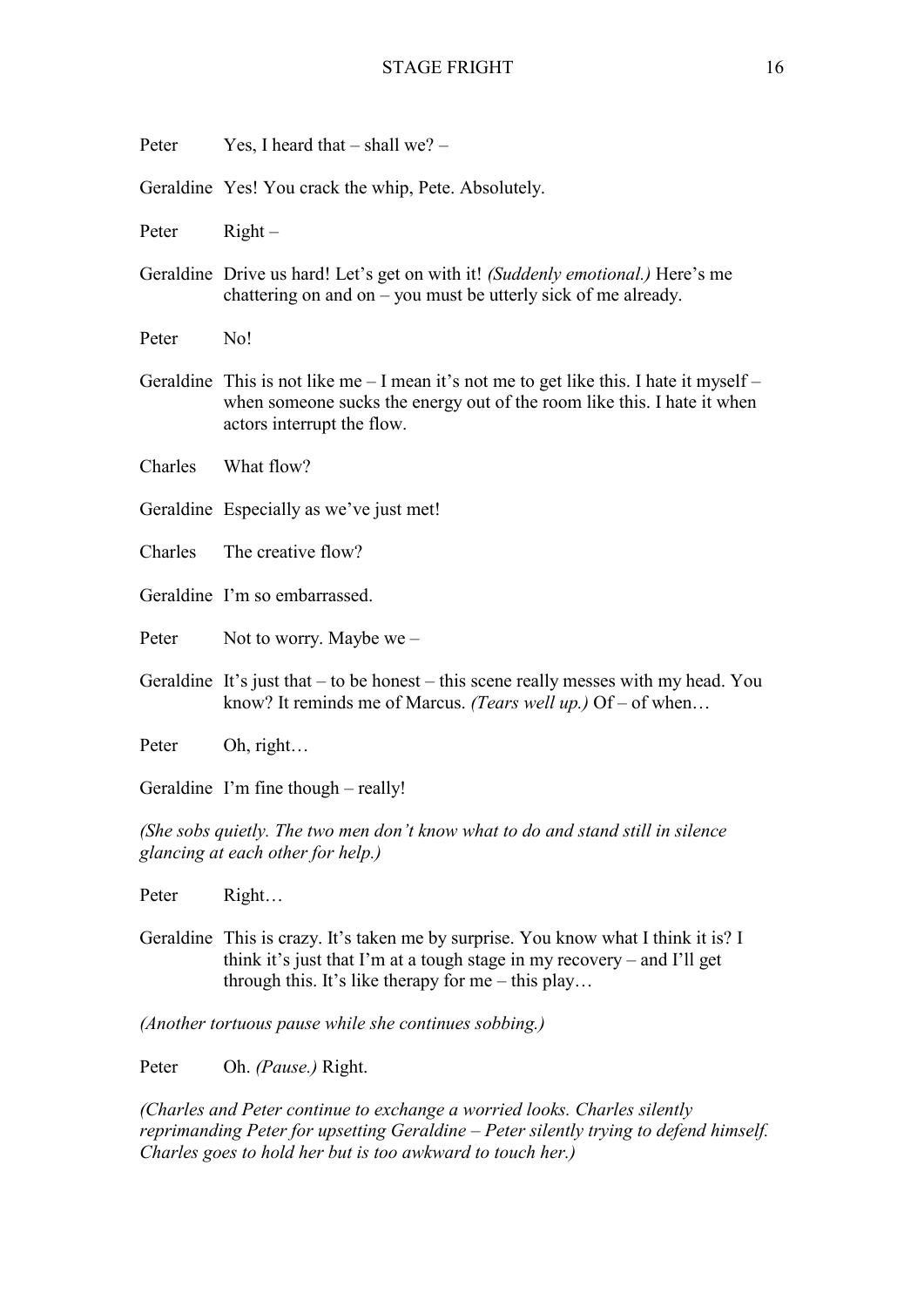Peter Maybe if we just – you know – make a start and –

Charles Take your time.

Peter Of course, when you're ready –

Charles If you need a break…

*(Peter sighs as she grabs her bag and searches for her cigarettes and mobile phone.)*

Geraldine Oh, could we? Just for a bit?

Charles Of course.

Geraldine Do you mind Pete?

Peter Peter. *(Pause. He gives in.)* No, that's fine.

Geraldine You are both so lovely.

*(Geraldine exits. Perhaps we can see her through a window – smoking a cigarette and texting on her mobile phone.)*

| Charles | Quite a woman isn't she? She's had so much to deal with.                      |
|---------|-------------------------------------------------------------------------------|
| Peter   | Yes.                                                                          |
| Charles | She's an inspiration. And she thinks your play is                             |
| Peter   | Yeah?                                                                         |
| Charles | You know $-$ very good.                                                       |
| Peter   | Oh, right.                                                                    |
| Charles | (Pause) You don't like her do you? I knew it!                                 |
| Peter   | No! I don't dislike her – that's not it – as such – it's just It's her voice. |
| Charles | Voice?                                                                        |
| Peter   | It's got this odd quality to it $-I$ can't explain.                           |
| Charles | Suits the play doesn't it – that quality.                                     |
| Peter   | She talks in that kind of                                                     |
| Charles | What?                                                                         |
| Peter   | Sort of – counselling – sort of way.                                          |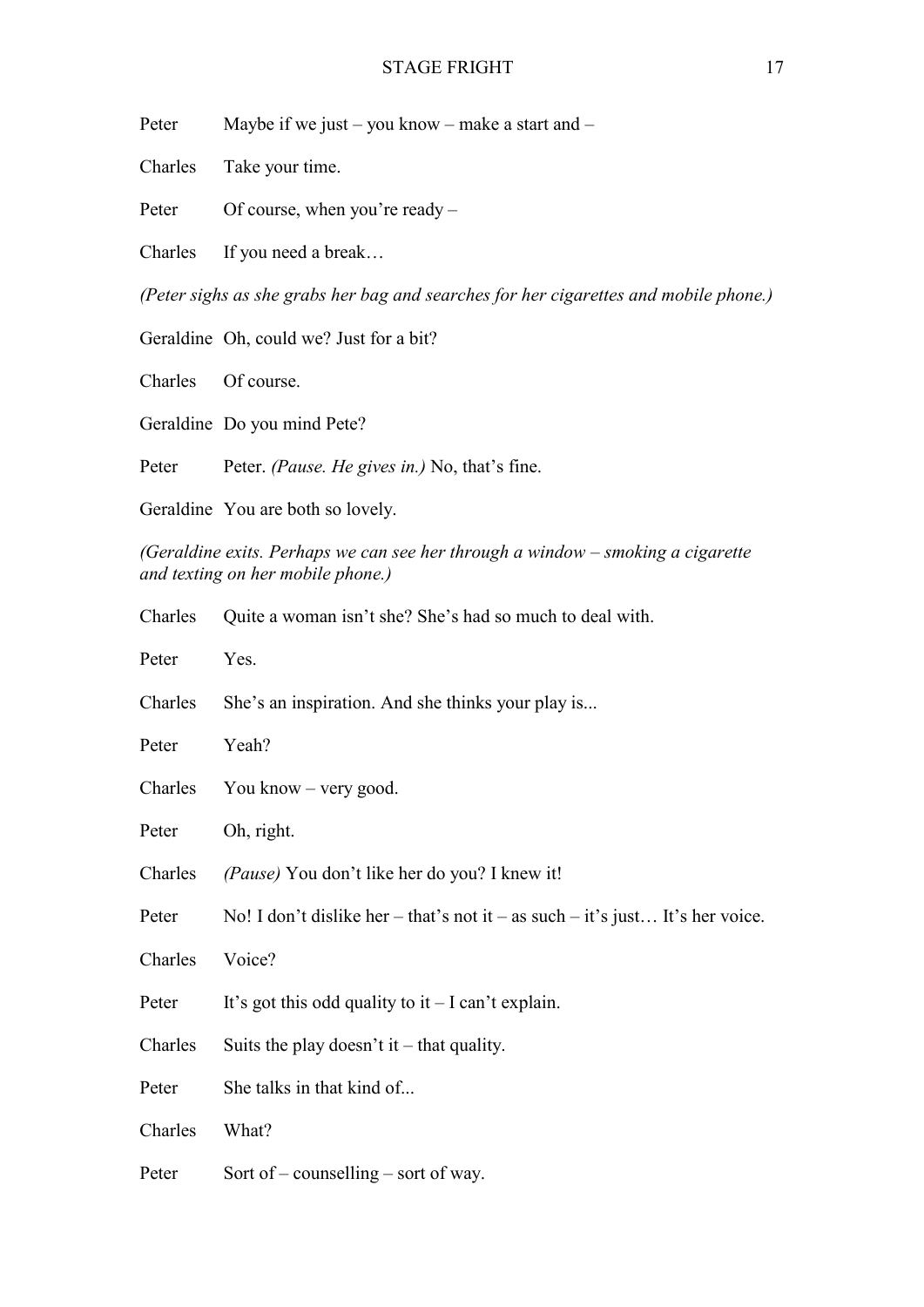| Charles | No doubt the result of years of abuse. She told me / last night, about the<br>time she was staying at a women's shelter                                                                                                                                                                                                                                                     |
|---------|-----------------------------------------------------------------------------------------------------------------------------------------------------------------------------------------------------------------------------------------------------------------------------------------------------------------------------------------------------------------------------|
| Peter   | $\frac{1}{2}$ Yes – I'm just not sure I trust her.                                                                                                                                                                                                                                                                                                                          |
| Charles | Really? I'm shocked. Why?                                                                                                                                                                                                                                                                                                                                                   |
| Peter   | This ex of hers                                                                                                                                                                                                                                                                                                                                                             |
| Charles | What a piece of work – he actually hospitalised her once – she told me.                                                                                                                                                                                                                                                                                                     |
| Peter   | Yes – How do you know?                                                                                                                                                                                                                                                                                                                                                      |
| Charles | What?                                                                                                                                                                                                                                                                                                                                                                       |
| Peter   | What did she tell you $-$ how $/$ do you know that?                                                                                                                                                                                                                                                                                                                         |
| Charles | / You don't believe her?                                                                                                                                                                                                                                                                                                                                                    |
| Peter   | I don't like the way she's converted you.                                                                                                                                                                                                                                                                                                                                   |
| Charles | What do you mean?                                                                                                                                                                                                                                                                                                                                                           |
| Peter   | Well                                                                                                                                                                                                                                                                                                                                                                        |
| Charles | You don't believe her! That's how they get away with it Peter!                                                                                                                                                                                                                                                                                                              |
| Peter   | Right                                                                                                                                                                                                                                                                                                                                                                       |
| Charles | They're charming to the world – behind closed doors – different story.<br>People never believe it of his type - it's an act! I did an episode about it<br>once on my show in '88. (Peter groans.) Ger – Aldine – explained it to<br>me. But she's recovering. This play is doing her a world of good. She told<br>me. She's improving every day. In fact $-$ she's amazing. |
| Peter   | (Pause. Friendly again.) You've got it bad.                                                                                                                                                                                                                                                                                                                                 |
| Charles | I think I have. (They both laugh $-$ the friendship intact once again.) I think<br>you're right. (Pause.) Have you considered the possibility that you might<br>be jealous?                                                                                                                                                                                                 |
| Peter   | (Peter's smile disappears.) Jealous?                                                                                                                                                                                                                                                                                                                                        |
| Charles | Of me and $G -$ Aldine?                                                                                                                                                                                                                                                                                                                                                     |
| Peter   | I'm not.                                                                                                                                                                                                                                                                                                                                                                    |
| Charles | You know – with your latest / not working out.                                                                                                                                                                                                                                                                                                                              |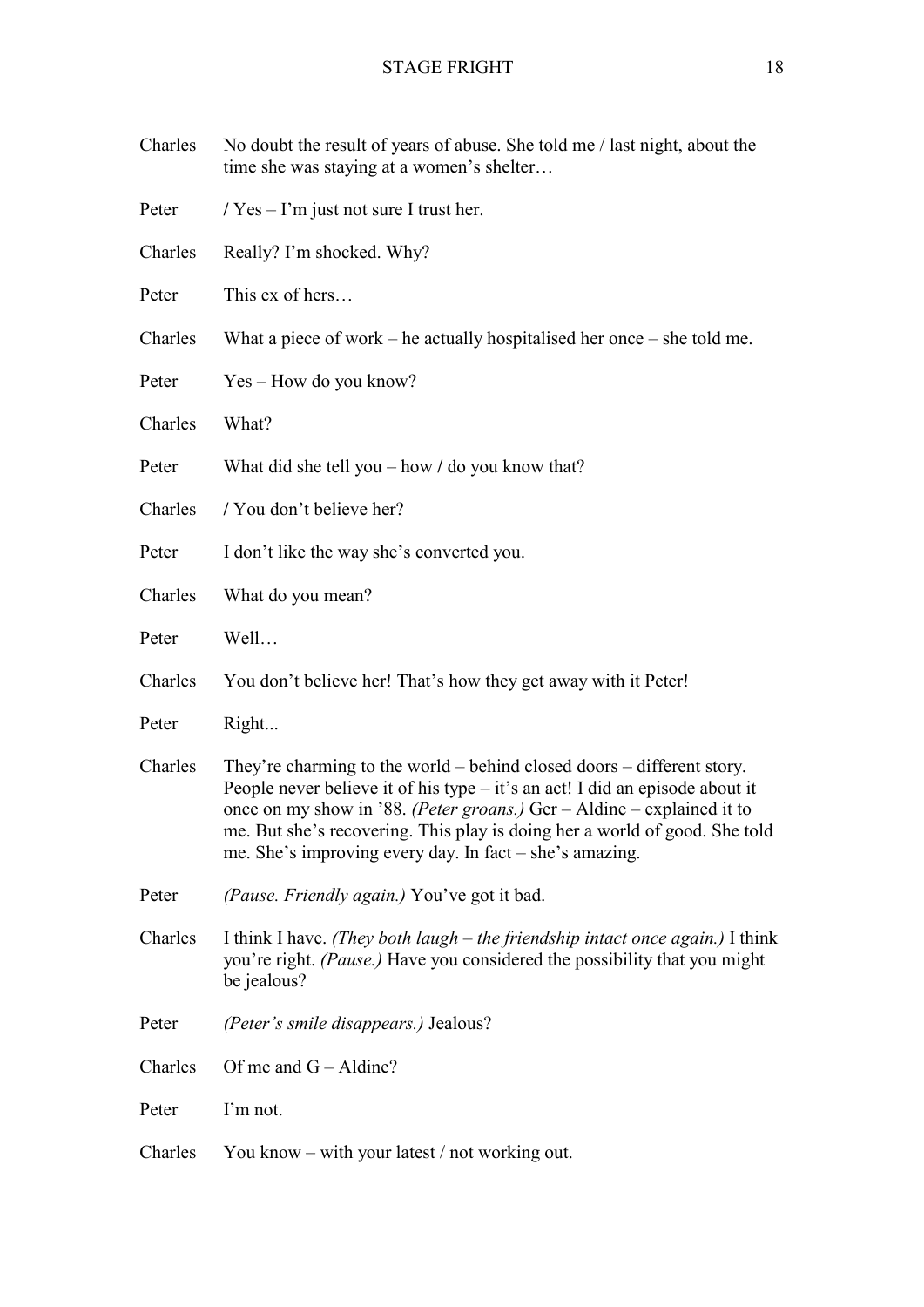| Peter                                   | / If you even begin / to tell me –                                                            |  |
|-----------------------------------------|-----------------------------------------------------------------------------------------------|--|
| Charles                                 | / As if I need to.                                                                            |  |
| Peter                                   | I know what this is about.                                                                    |  |
| Charles                                 | What?                                                                                         |  |
| Peter                                   | She still won't sleep with you will she                                                       |  |
| Charles                                 | Look, the woman is recovering. Ok? She's not ready. I can wait.                               |  |
| Peter                                   | Right.                                                                                        |  |
| Charles                                 | And she's going to be excellent in this play of yours.                                        |  |
| Peter                                   | I know. Actually, she's very good. We went through some of the script<br>before you got here. |  |
| Charles                                 | Oh, yes? You didn't wait for me?                                                              |  |
| Peter                                   | Charles – you were an hour late!                                                              |  |
| (Charles sees Geraldine at the door.)   |                                                                                               |  |
| Charles                                 | Here she comes my inspiration.                                                                |  |
| (Geraldine enters – refreshed.)         |                                                                                               |  |
|                                         | Geraldine Thanks, I needed that. (Pause.) Is something wrong?                                 |  |
| Charles                                 | I was just saying how well you're doing. With your recovery.                                  |  |
|                                         | Geraldine What exactly did you tell Peter about my -                                          |  |
| Charles                                 | That you were nervous about getting back on stage – you're doing great!                       |  |
| Peter                                   | Yes. That's what he said.                                                                     |  |
|                                         | Geraldine Charlie! You're so sweet! And such a talented man too.                              |  |
| Charles                                 | Stop it.                                                                                      |  |
|                                         | Geraldine He is isn't he?!                                                                    |  |
| Peter                                   | Who? Charlie boy here? Oh, yes.                                                               |  |
| Charles                                 | Well don't sound surprised!                                                                   |  |
| (Charles gives Peter a warning glance.) |                                                                                               |  |